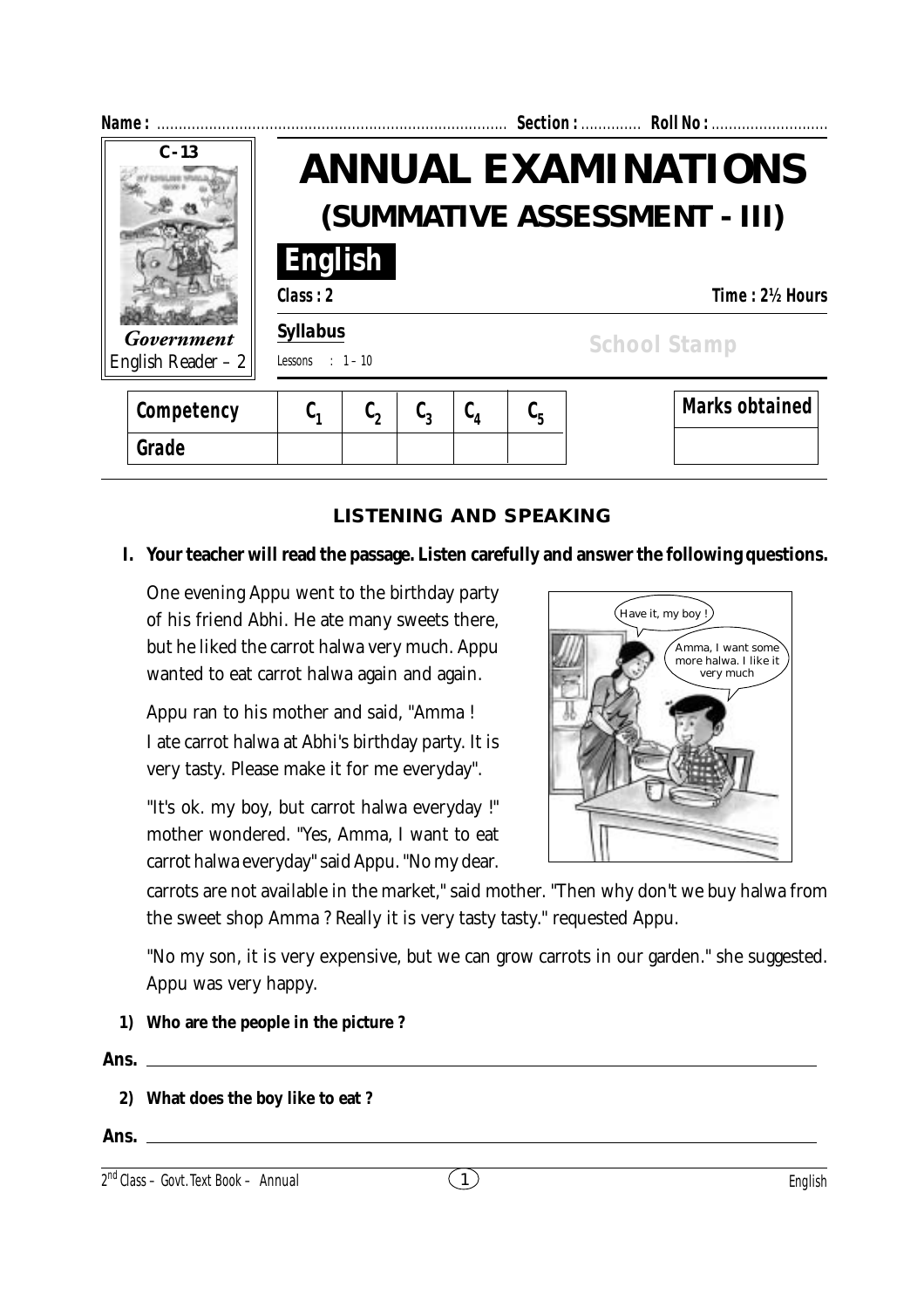|  |  |  |  | 3) Have you ever tasted a halwa? What is the name of the halwa? |
|--|--|--|--|-----------------------------------------------------------------|
|--|--|--|--|-----------------------------------------------------------------|

**Ans. 4) If you want to cook carrot halwa, what things do you need ? Ans. 5) What did Appu want ? Ans.**

#### **READING & RESPONDING**

| I. | Work in pairs. |  |
|----|----------------|--|
|    |                |  |

**Abhi making a kite. His friend Siddu comes there. They talk to each other. Complete their conversation. Role play their talk in pairs.**

**Siddu :**

**Abhi :**

**Siddu :**

**Abhi :**

**Siddu :**

**Abhi :**

**Siddu :**

**Abhi :**

#### **II. Answer the following questions.**

1) Who were the three friends ?

Ans.

2) Who makes shoes ?

Ans.

3) What did Appu want ?

Ans.

2 2 nd Class – Govt. Text Book – **Annual** English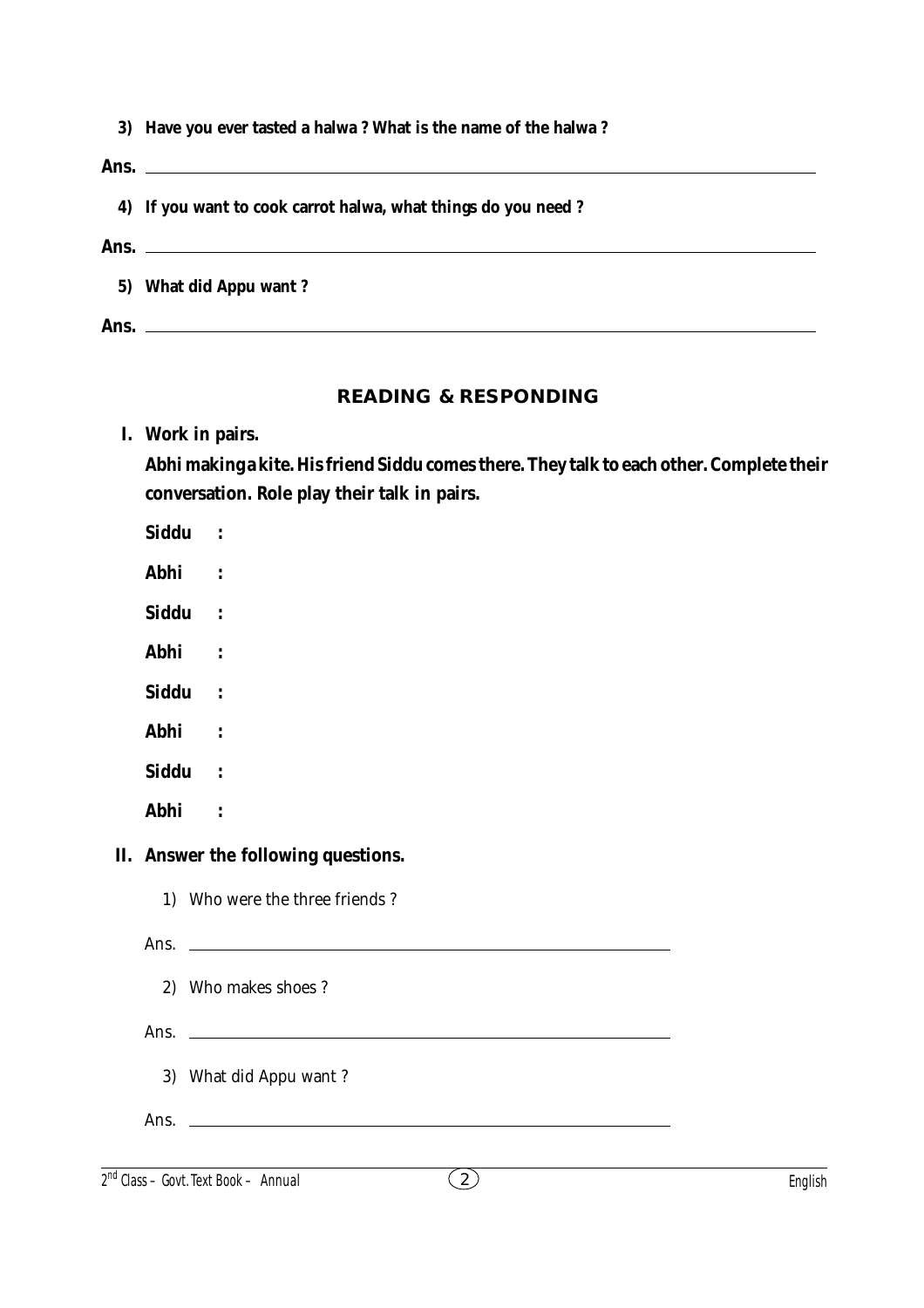|  | 4) Do you play cricket ? Are you a batsman or a bowler ? |  |  |
|--|----------------------------------------------------------|--|--|
|  |                                                          |  |  |

Ans. 5) Which toys do you see in the toy shop ?

Ans.  $\qquad$ 

### **WRITING**

**I. Ask your friends in the class about their favourite sweet and write them in the table given below.**

| Sl.No. | Name of your friend | <b>Favourite sweet</b> |
|--------|---------------------|------------------------|
|        |                     |                        |
|        |                     |                        |
|        |                     |                        |
|        |                     |                        |
|        |                     |                        |
|        |                     |                        |
|        |                     |                        |

**II. Draw and colour any animal you like and write about it. Talk to your friends about the animal you have drawn.**

**Ans.**

### **III. Sing, dance and add lines.**

Rain on the green grass .... Rain on the green grass, Rain on the house top, Rain on the hill, Rain on the tree, Rain on everything, But not upon me.